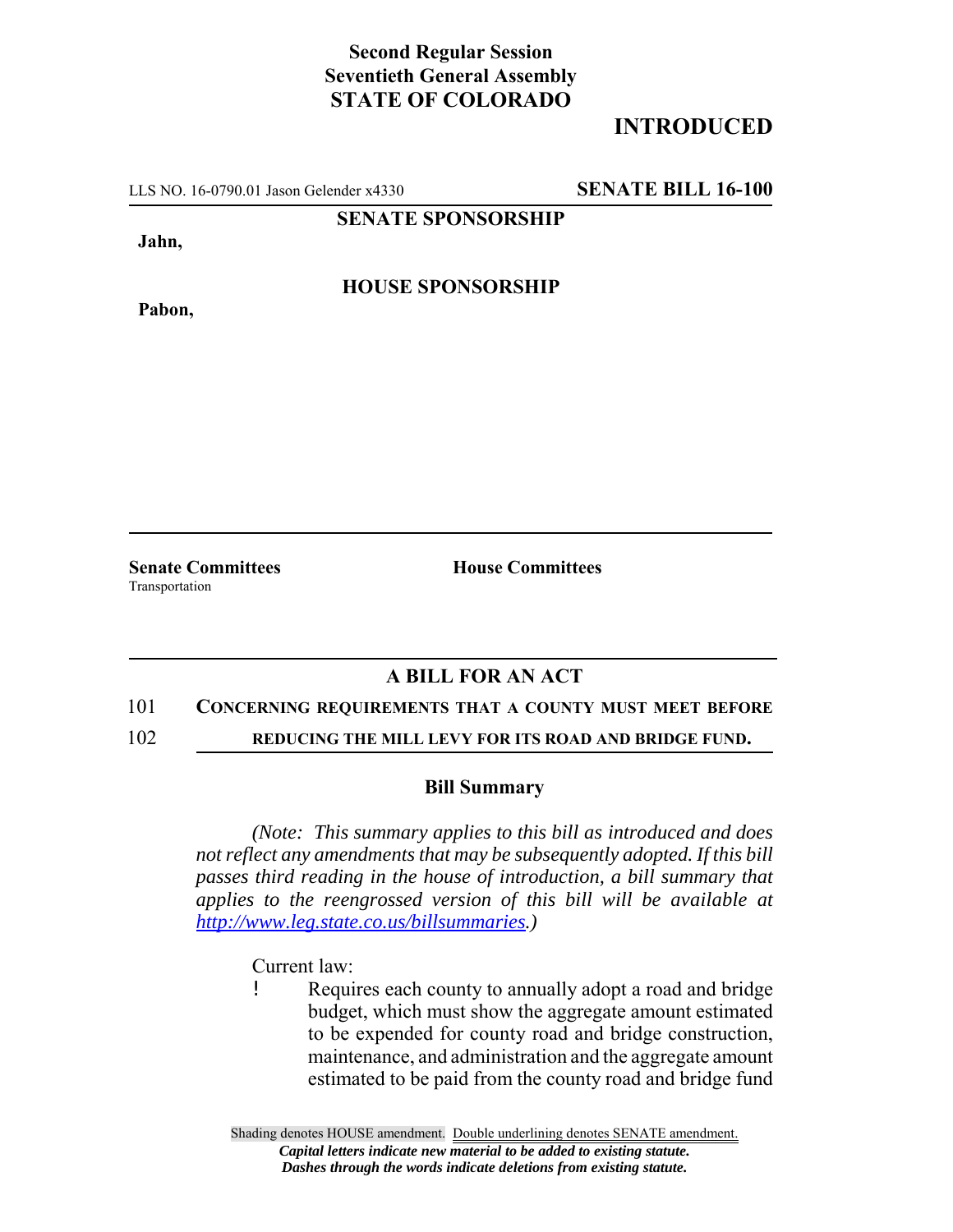to municipalities in the county; and

! Authorizes each county to levy a property tax, taking into account other available money, at a rate sufficient to fund the county road and bridge budget.

The bill prohibits a county from reducing the rate of the property tax unless it notifies all municipalities located within the county of its intent to do so, and either:

- ! A majority of the municipalities consent to the reduction; or
- ! The county annually makes an additional payment to each municipality that compensates the municipality fully for the reduction in the amount of tax revenues that it receives due to the rate reduction.

1 *Be it enacted by the General Assembly of the State of Colorado:*

2 **SECTION 1.** In Colorado Revised Statutes, 43-2-203, **add** (3) as

3 follows:

 **43-2-203. County road and bridge budget - tax levy.** (3) THE BOARD OF COUNTY COMMISSIONERS OF A COUNTY MUST GIVE WRITTEN NOTICE TO EACH MUNICIPALITY WITHIN THE COUNTY OF ITS INTENT TO REDUCE THE RATE OF THE TAX AUTHORIZED TO BE LEVIED UNDER SUBSECTION (2) OF THIS SECTION. NOTWITHSTANDING ANY OTHER PROVISION OF THIS SECTION, THE BOARD OF COUNTY COMMISSIONERS OF A COUNTY SHALL NOT REDUCE THE RATE OF THE TAX UNLESS:

11 (a) A MAJORITY OF THE MUNICIPALITIES IN THE COUNTY CONSENT 12 TO THE REDUCTION BY ENTERING INTO A MEMORANDUM OF 13 UNDERSTANDING WITH THE COUNTY; OR

 (b) IN ADDITION TO THE TOTAL AMOUNT PAID TO THE MUNICIPALITY UNDER SECTION 43-2-202, THE COUNTY ANNUALLY PAYS TO EACH MUNICIPALITY IN THE COUNTY AN AMOUNT THAT MAKES THE TOTAL ANNUAL PAYMENT TO THE MUNICIPALITY EQUAL TO THE TOTAL AMOUNT THAT THE COUNTY WOULD HAVE PAID THE MUNICIPALITY UNDER